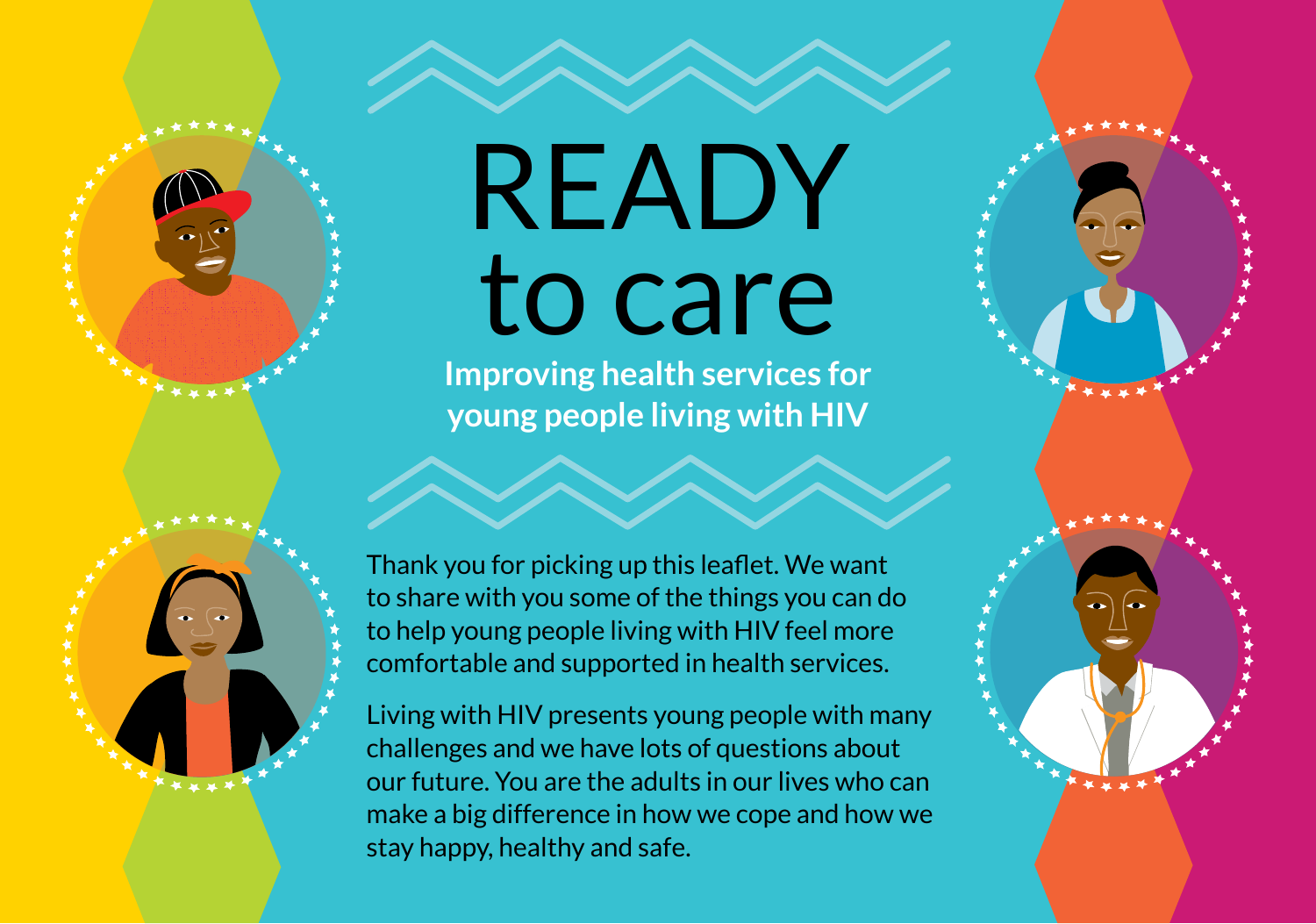We know that there are lots of guidelines, manuals and standards, such as those from the Word Health Organization  $(WHO)<sup>1</sup>$  that you are expected to use to make your services more youth-friendly.

One document that we think is also very important when working with young people living with HIV is the Positive Health Dignity and Prevention Framework.2 This was developed by people living with HIV and encourages everyone to share responsibility for preventing HIV. It is about more than just our physical, mental and sexual health. It focuses on the rights, dignity and complete wellbeing of people living with HIV and the importance of meaningfully involving people living with HIV; hearing our voices and recognising our needs and desires.

We made this leaflet in consultation with young people from Zimbabwe, Tanzania, Mozambique and Swaziland – who are all part of the READY+ project and members of the Global Network of Young People Living with HIV (Y+) – so you can hear directly from young people about what really matters.

At the end of the leaflet there is a Charter. We hope you will feel proud to use this in your clinics and offices to show people that you support young people living with HIV to be positive about their futures, live healthy lives and be treated with dignity and respect.

- 1. WHO (2015) Global standards for quality health-care services for adolescents: A guide to implement a standards-driven approach to improve the quality of health-care services for adolescents.
- 2. GNP+ (2011) Positive Health, Dignity and Prevention: A Policy Framework.

There is also a scorecard for young people in your services to let you know how you are doing and for you to measure your progress.

Please share this with your colleagues and friends so that more young people living with HIV can have the best possible support.

We know that you can make a huge difference to the experience of young people accessing services. We are relying on you to help us stay happy, healthy and safe.



We hope you find this leaflet useful. If you do, tell others about it!



READY+ aims to advance sexual and reproductive health and rights (SRHR), psychological wellbeing, care and treatment with, by and for 30,000 adolescents and young people living with HIV in Mozambique, Swaziland, Tanzania and Zimbabwe. The programme is being implemented by an innovative and multi-disciplinary consortium of youth, SRHR, HIV and communication partners. READY+ is one of a portfolio of projects being implemented under the READY programme. For more information, visit www.aidsalliance.org/readyplus



Funded by the Embassy of the Kingdom of the Netherlands, Mozambique

For more information please reach out to the Global Network of Young People Living with HIV , Y+ at: info@yplusnetwork.org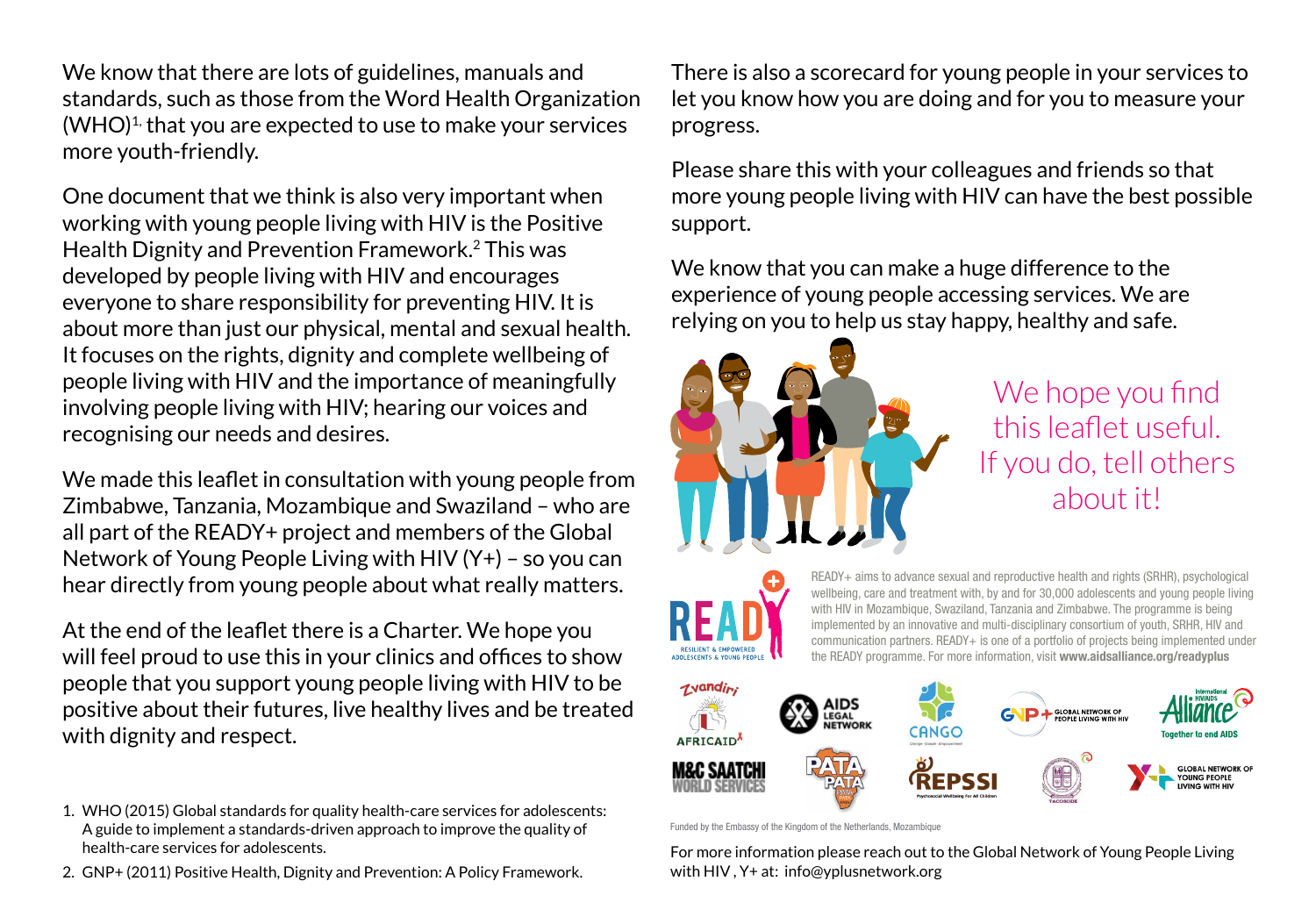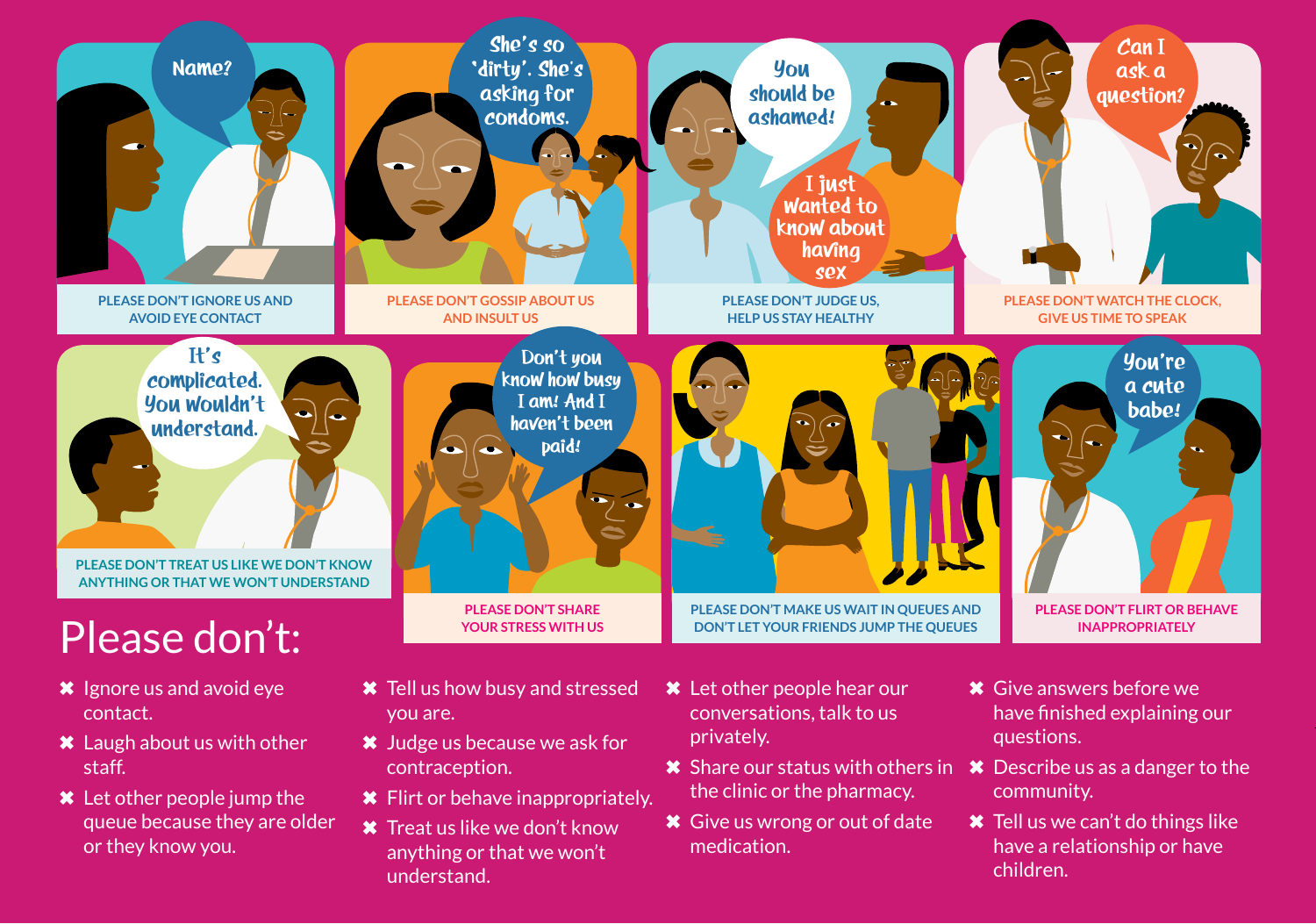## Please do:

- $\checkmark$  Smile when you greet us, smile all the time!
- $\vee$  Make appointments early in the day or in the evening so we don't miss school.
- $\vee$  Try and make our appointments three monthly not every month.
- $\mathcal V$  Respect our confidentiality.
- $\boldsymbol{\nu}$  Make our visits simple and smooth.
- $\vee$  Let us be with people our own age, not waiting in queues with old people.
- $\vee$  Understand it is hard to take medication every day.
- $\mathcal V$  Let us collect other drugs along with our ARVs.
- $\vee$  Give us hope and positivity. don't talk about us as victims or carriers.
- $\vee$  Give us more time to talk and ask questions.
- $\vee$  Appreciate we are all different and might need different types of support.

**How are you and your** 

> **last saw you?**

**Learn about our lives. Give us time to talk**

- $\vee$  Talk about things other than our medication.
- $\vee$  Help us access support when we don't have family to help.
- $\vee$  Make us feel loved. understood and protected.



**Help us feel loved, understood and protected**

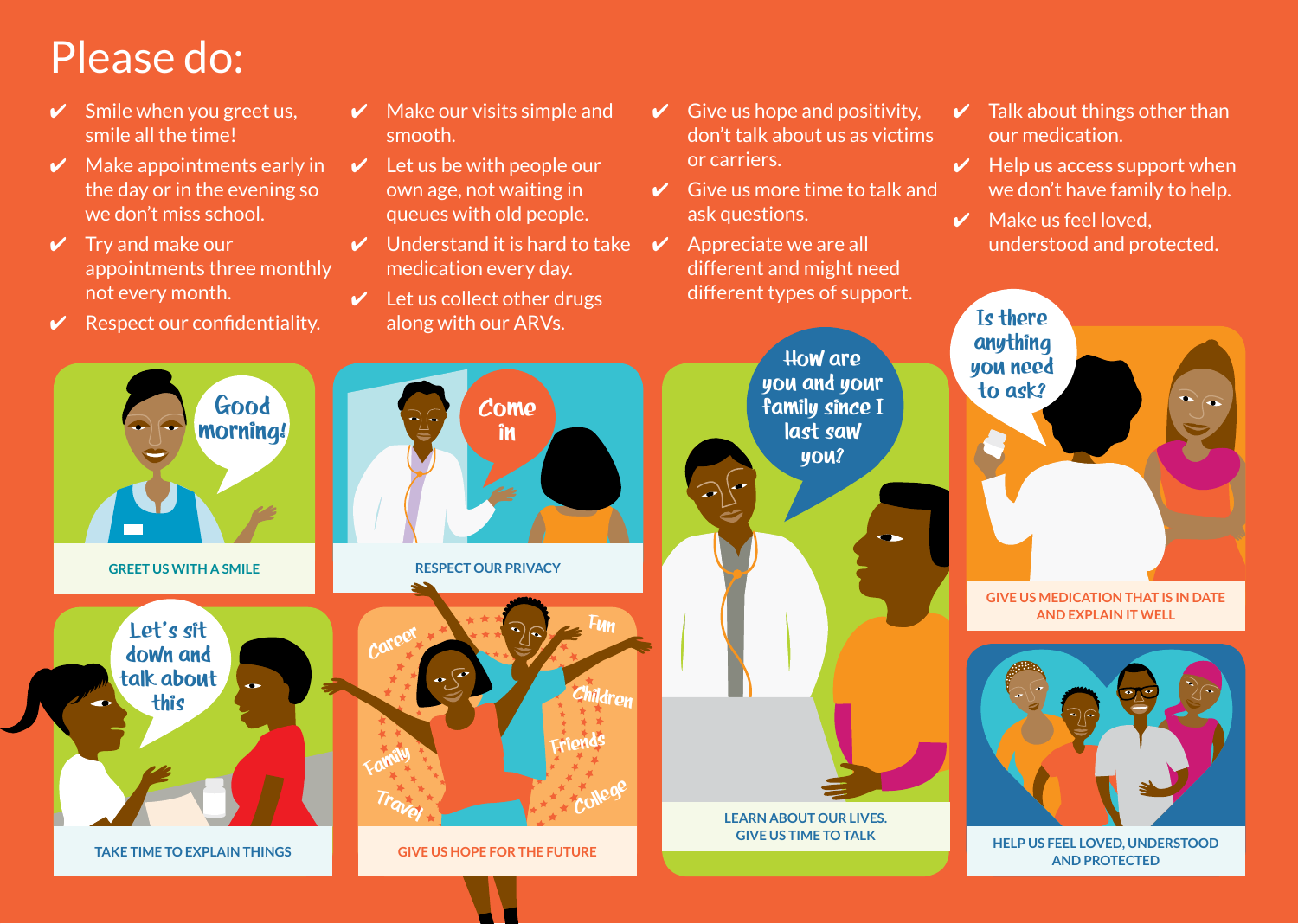## **Scorecard**

We have committed to providing adolescent and youth-friendly health services at this health facility. If you are between the ages of 10-24 years, please complete this survey. Your responses will help us to improve our services. This survey is anonymous – you don't have to write your name. This is your opportunity to share your experiences.

|    |                                                                                                                                                          | <b>Always</b> | <b>Mostly</b> | <b>Sometimes</b> | <b>Never</b> |
|----|----------------------------------------------------------------------------------------------------------------------------------------------------------|---------------|---------------|------------------|--------------|
| 1  | Health providers greet me with a SMILE.                                                                                                                  |               |               |                  |              |
| 2  | Health providers show me that they believe I can live a full and happy life, have healthy<br>relationships, and have a family of my own.                 |               |               |                  |              |
| 3  | Health providers listen to my questions without judgement.                                                                                               |               |               |                  |              |
| 4  | Health providers provide me with answers that are positive and give me hope.                                                                             |               |               |                  |              |
| 5  | Even when health providers are busy they give me time to talk.                                                                                           |               |               |                  |              |
| 6  | Health providers explain things clearly and make sure I understand everything and can make<br>my own choices.                                            |               |               |                  |              |
| 7  | Health providers treat me with respect and don't talk about me with others.                                                                              |               |               |                  |              |
| 8  | Health providers respect my privacy and will speak to me in a confidential space.                                                                        |               |               |                  |              |
| 9  | Health providers make appointments quick and smooth so I am not waiting around.                                                                          |               |               |                  |              |
| 10 | Health providers are fair to me and do not allow older clients to jump the queue ahead of me<br>unnecessarily.                                           |               |               |                  |              |
| 11 | Health providers find ways to make sure that I do not have to visit the clinic too often and<br>that I get the range of services I need.                 |               |               |                  |              |
| 12 | Health providers do not behave inappropriately - they don't flirt with me, gossip about me or<br>insult me.                                              |               |               |                  |              |
| 13 | Health providers make sure that the medication they give me is correct, not expired and they<br>explain to me what I need to know to be able to take it. |               |               |                  |              |
|    | 14 Health providers do not burden me with any stress they may be feeling.                                                                                |               |               |                  |              |
| 15 | Health providers care about me and make me feel cared for, understood and protected.                                                                     |               |               |                  |              |